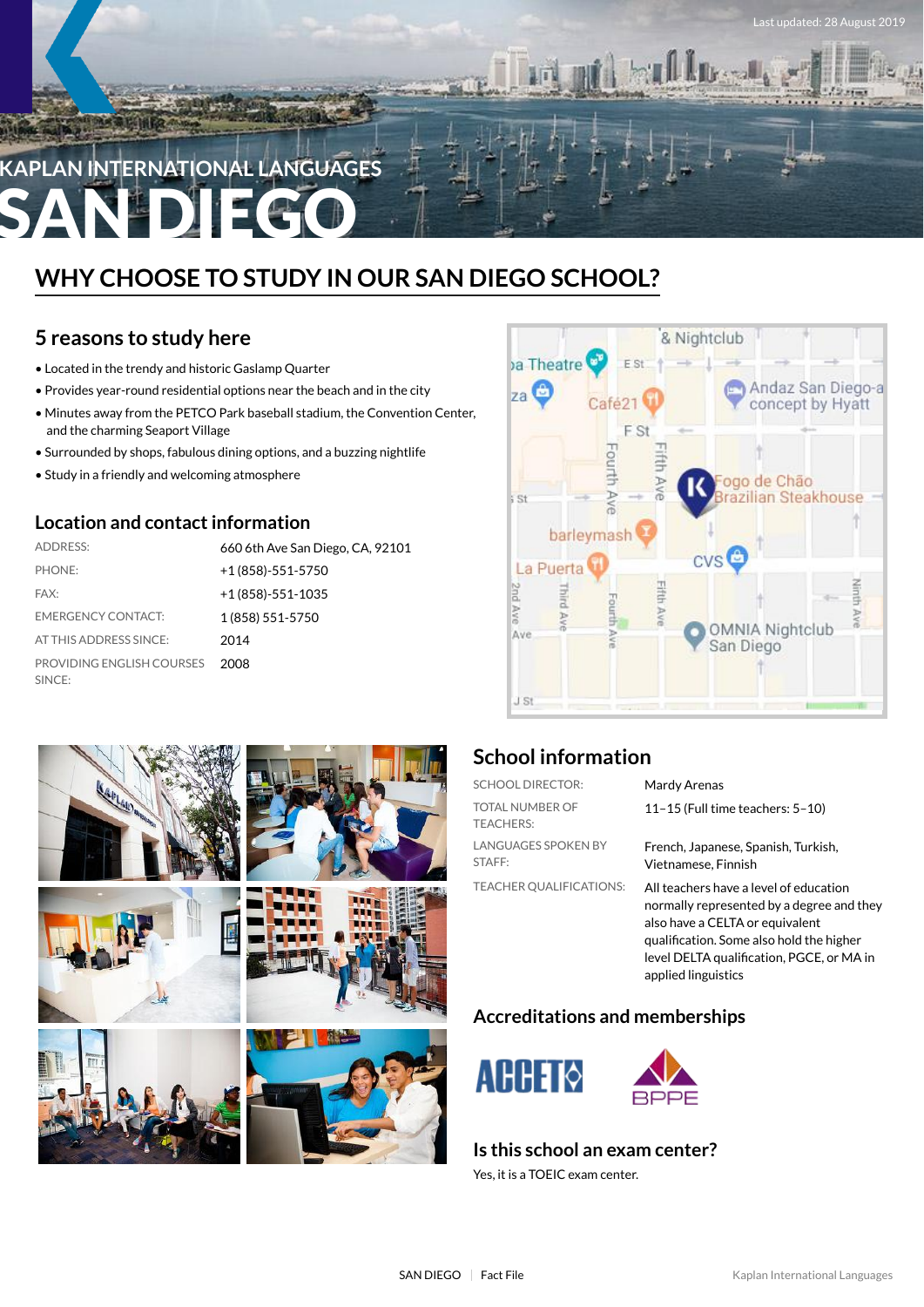## **ABOUT THE SCHOOL**

| <b>NUMBER OF BUILDINGS:</b> |     |
|-----------------------------|-----|
| NUMBER OF FLOORS:           | 1   |
| TOTAL NUMBER OF CLASSROOMS: | 20  |
| <b>SCHOOL FACILITIES:</b>   | Fle |

EXTRA COST OF FACILITIES: No EXTRA COST OF OTHER SERVICES: See our price list NUMBER OF COMPUTERS AVAILABLE: 16 LEVELS OF ENGLISH OFFERED: All levels

Elevator, air conditioning, heating, Wi-Fi, computer lab, vending machine, sun terrace/patio, prayer room, student lounge/ common room, student kitchenette, study center/ library, Game Center and music instruments (ping pong table, foosball table, guitar, keyboard, hand drums)

WHEELCHAIR / DISABLED ACCESS: Yes \*front door does not open automatically but there is a doorbell/camera that will alert staff if anyone needs help. Restroom entrance door is not wheelchair friendly.

OTHER SERVICES PROVIDED: Accommodation, Airport transfer, University Placement Service, Medical Insurance, Private Lessons

FIRST DAY AT SCHOOL: Orientation starts every Monday at 09:00. This includes a placement test, staff and department introductions, informative sessions on school policies, immigration regulations, and the social program, a city tour of downtown, and the distribution of class timetables. Classes start on Tuesdays. On their first day, students are expected to bring their passport, visa, entry stamp, proof of medical insurance, a pencil, and a notebook. IGrad orientation is at 10:00am.



### **SAMPLE CLASS TIMETABLE**

| Morning |                 |        | <b>Afternoon</b> |  |
|---------|-----------------|--------|------------------|--|
| CLASS:  | $08:30 - 10:00$ | CLASS: | N/A              |  |
| BREAK:  | $10:00 - 10:15$ | BREAK: | N/A              |  |
| CLASS:  | $10:15 - 11:45$ | CLASS: | N/A              |  |

### **SAMPLE SPECIFIC SKILLS CLASS TIMETABLE**

| Morning class        | Afternoon class      |  |
|----------------------|----------------------|--|
| (Monday to Thursday) | (Monday to Thursday) |  |
| 12:30 - 14:00        | N/A                  |  |

### **SCHOOL MATERIALS**

MATERIALS PROVIDED FOR STUDENTS:

K+ curriculum, K +notes, K +tools, K +eXtra, Interactive whiteboards IS THERE A BOOK DEPOSIT?

#### No

IS THERE A MATERIALS FEE?

Yes for exam prep courses, no for English courses

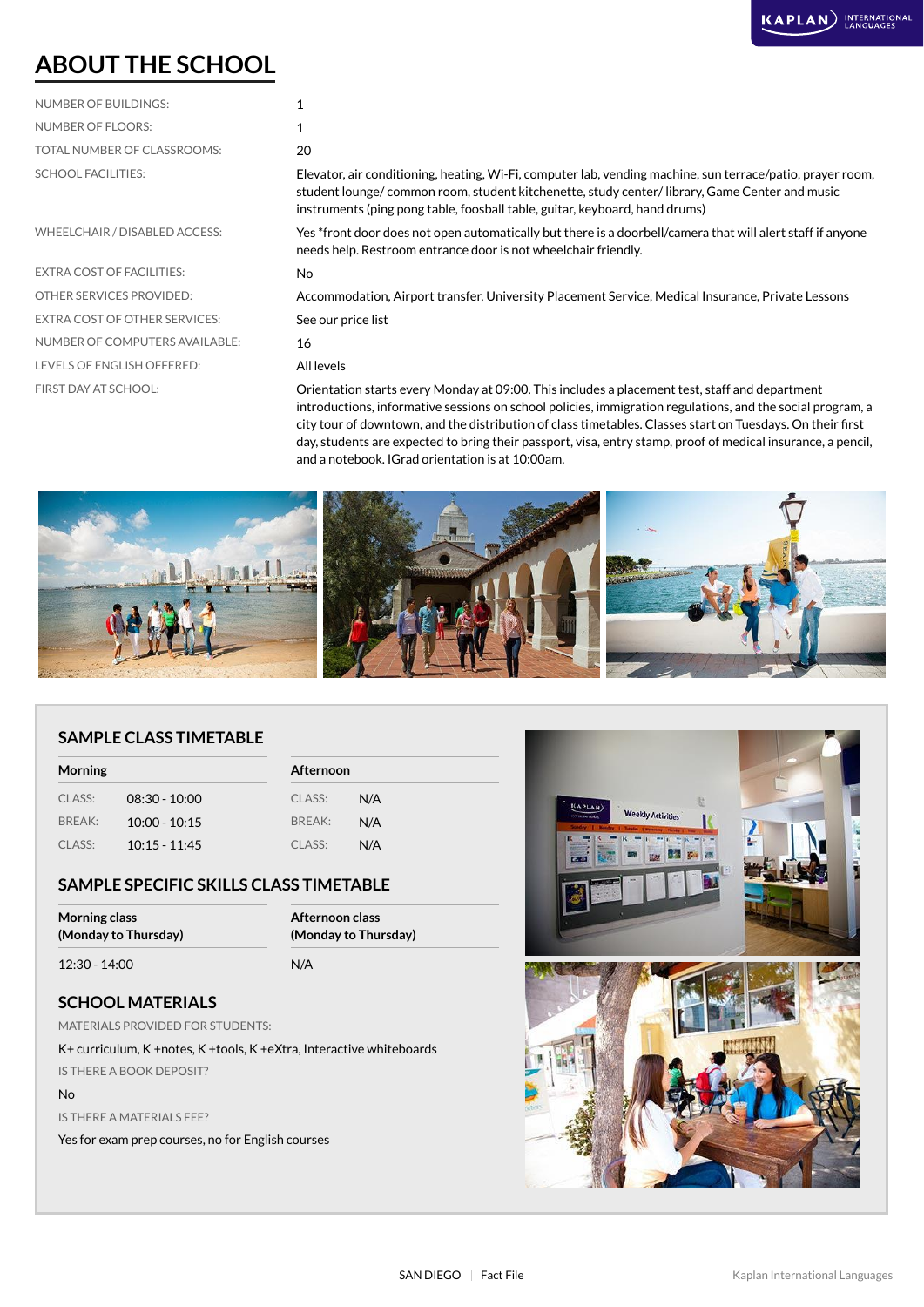## **Courses and students**

COURSES PROVIDED AT THIS SCHOOL: General English, Semi-Intensive English, Intensive English, Academic Year, Academic Semester, TOEFL IBT & Academic English Exam Preparation, GMAT / GRE Exam Preparation, Business Supplementary

| SPECIAL / EXTRA COURSES PROVIDED:           | N/A                                                                                            |
|---------------------------------------------|------------------------------------------------------------------------------------------------|
| AVERAGE NUMBER OF STUDENTS PER CLASS: 11-15 |                                                                                                |
| MINIMUM AGE OF STUDENTS:                    | 16                                                                                             |
| AVERAGE AGE OF STUDENTS:                    | $22 - 25$                                                                                      |
| STUDENTS PER AGE GROUP:                     | 18-21: 20% / 22-25: 50% / 26-30: 15% / Over 30: 15%                                            |
| TOP 10 STUDENT NATIONALITIES:               | Saudi Arabia, South Korea, Brazil, Japan, China, Italy, Switzerland, France, Turkey, Argentina |

## **School location and transport**

|                                        | By foot    | By bike   | By bus    | By subway/train |
|----------------------------------------|------------|-----------|-----------|-----------------|
| Time to the nearest café / restaurant: | 1 minute   | N/A       | N/A       | N/A             |
| Time to the nearest supermarket:       | 10 minutes | 5 minutes | 5 minutes | N/A             |
| Time to the nearest post office:       | 7 minutes  | 3 minutes | N/A       | N/A             |
| Time to the nearest ATM / bank:        | 8 minutes  | 5 minutes | N/A       | N/A             |
| Time to the nearest sports center:     | 15 minutes | 5 minutes | 5 minutes | N/A             |
| Time to the nearest hospital:          | 20 minutes | 5 minutes | 5 minutes | N/A             |
| Time to the city center:               | 0 minutes  | N/A       | N/A       | N/A             |



### **AIRPORT TRANSPORT**

**CLOSEST AIRPORT: San Diego International Airport**

|                                             | Line or Number | Cost | <b>Duration</b> |
|---------------------------------------------|----------------|------|-----------------|
| Airport to city center by bus:              | 992            | \$3  | 30 minutes      |
| Airport to city center by train:            | N/A            | N/A  | N/A             |
| International train station to city center: | N/A            | N/A  | N/A             |
|                                             |                |      |                 |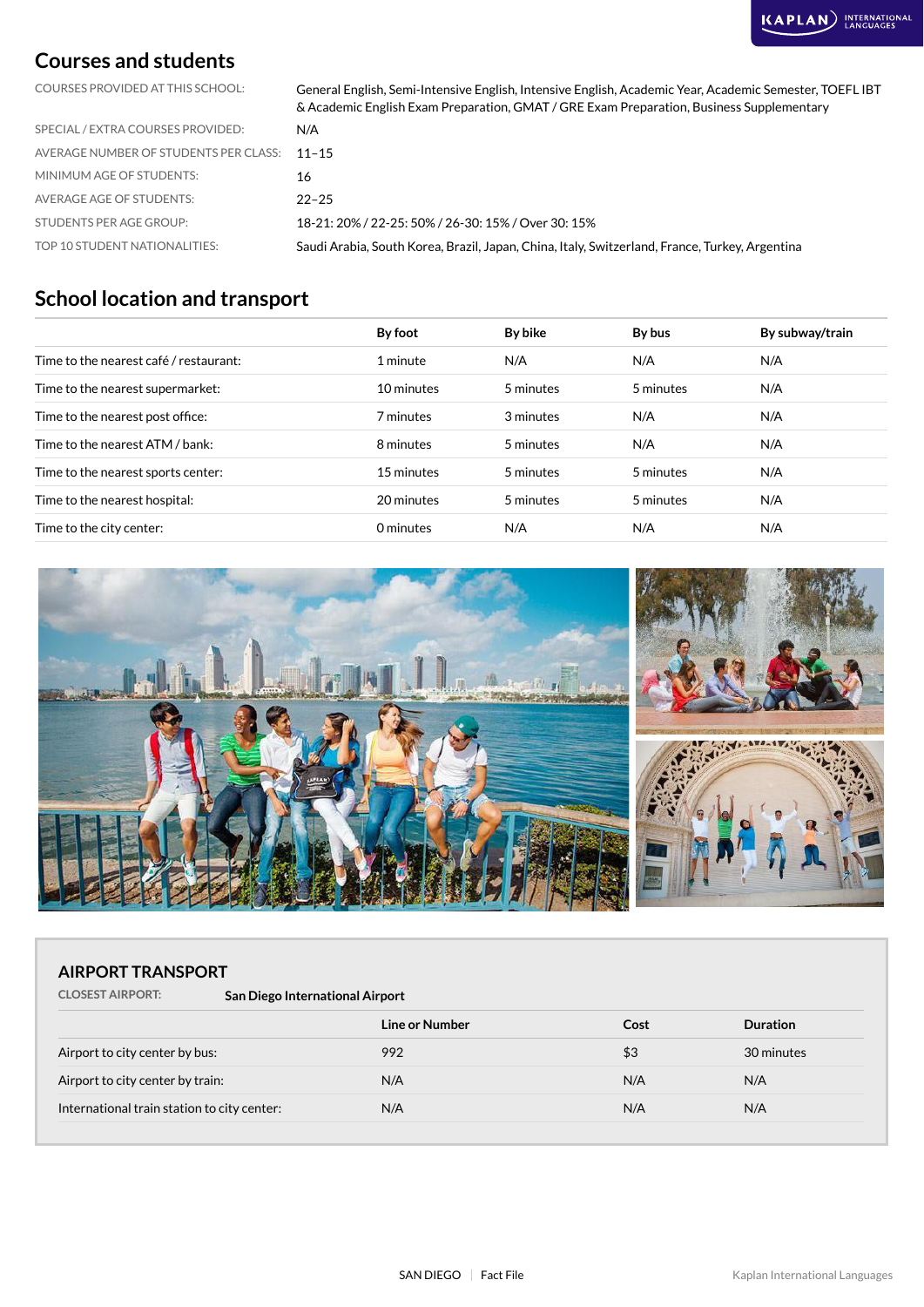## **ABOUT SAN DIEGO**

| NAME OF LOCATION:                  | San Diego                                                                                                                                                                                                                            |
|------------------------------------|--------------------------------------------------------------------------------------------------------------------------------------------------------------------------------------------------------------------------------------|
| <b>FAMOUS LANDMARKS:</b>           | Petco Park, Balboa Park, Midway Museum                                                                                                                                                                                               |
| CUISINES WITHIN A 20-MINUTE WALK:  | American, British, Chinese, European, French, Greek, Indian, Italian, Japanese, Mexican, Middle Eastern,<br>Seafood, Spanish, Thai, Turkish, Vegetarian, Russian                                                                     |
| TRANSPORT WITHIN A 10-MINUTE WALK: | <b>Bus</b>                                                                                                                                                                                                                           |
| TOP 5 REASONS TO CHOOSE THIS CITY: | Year-round sunshine, known for amazing restaurants and nightlife, plenty of beautiful beaches nearby,<br>many galleries and muesums, close proximity to Mexico                                                                       |
| WHAT MAKES THIS CITY UNIQUE?       | Conveniently located in the heart of downtown yet close to the beaches                                                                                                                                                               |
| ALTERNATIVE THINGS TO DO:          | Enjoy Mexico for an evening of tacos and fun, visit the nearby cities of Los Angeles and Las Vegas, go<br>surfing on the beautiful California coast, spend the day shopping at local boutique on State Street,                       |
| CITY PERSONALITY:                  | Active, active nightlife, alternative, architecture, artistic, big city, boutiques, buzzing, cosmopolitan,<br>diverse, fashion, foodie scene, friendly, historical, museums, ocean views, outdoorsy, vibrant, year-round<br>sunshine |
|                                    |                                                                                                                                                                                                                                      |

#### **Examples of nearby cities to visit**

| <b>LOS ANGELES</b> | Travel time: 3 hours, price of return ticket: \$35  |
|--------------------|-----------------------------------------------------|
| <b>LAS VEGAS</b>   | Travel time: 7 hours, price of return ticket: \$235 |

## **Regular social activities**

| <b>SURF LESSONS</b>        | \$60 |
|----------------------------|------|
| USS MIDWAY MUSEUM          | \$15 |
| SAN DIEGO ZOO              | \$20 |
| <b>SOCCER DAY</b>          | Free |
| SAN DIEGO CITY TOUR        | \$40 |
| DAY TRIP TO TOWN OF JULIAN | \$30 |
| <b>TACO TUESDAY</b>        | \$10 |

## **Typical 2-week social schedule**

| Days       | First week                   | Second week                |
|------------|------------------------------|----------------------------|
| <b>MON</b> | Downtown tour                | San Diego city tour        |
| TUF        | <b>Basketball</b>            | NBA game                   |
| <b>WFD</b> | <b>Bowling</b>               | Soccer day                 |
| <b>THU</b> | Lunch at Seaport Village     | Volunteering               |
| <b>FRI</b> | Girls' night out: nail salon | San Francisco weekend trip |
| <b>SAT</b> | Big Bear overnight           | Six Flags                  |

Number of Social activities per week: 4





### **LIVING COST (SAMPLE PRICES FOR ITEMS IN THIS CITY)**

- Bottle of water: \$2 Coffee: \$2 Can of coke: \$2
- Meal out for two: \$25 Takeaway pizza: \$12 Sandwich: \$10
- Local bus ticket: \$72/month Local train ticket: \$2.50 Bike rental: \$7
- Cinema ticket: \$12
- 
- 
- 
- 
- 
-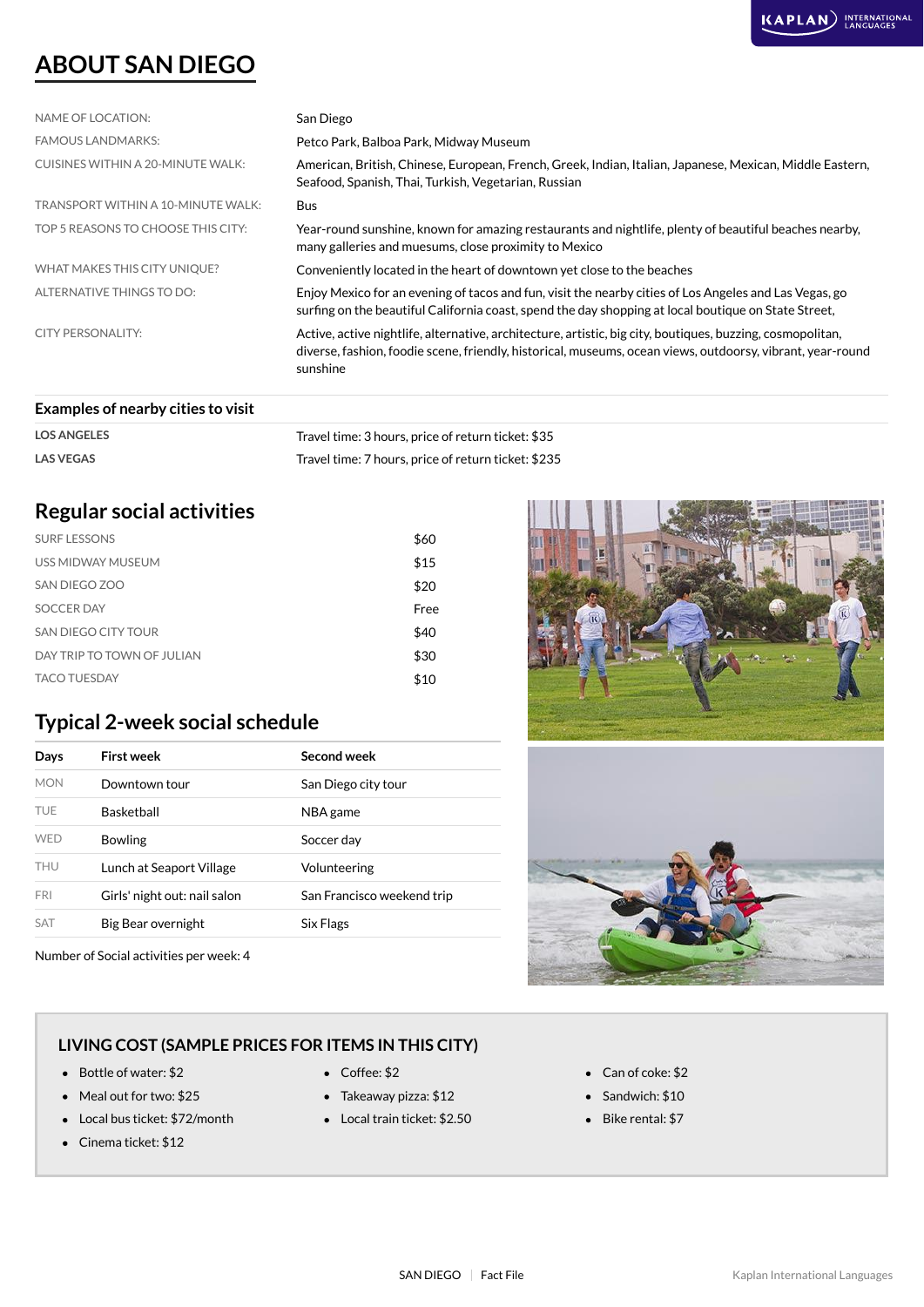# PACIFIC BEACH APARTMENTS - BAY POINTE



| N/A<br>Single room(s), twin room(s), 2-bedroom apartments, en-suite bathroom, shared bathroom, 2 bathrooms,<br>private kitchen for the apartment, lounge/ common area, TV in the common area. Roommates may be<br>Kaplan students, or other students/residents.<br>Wi-Fi, linen and towels, cleaning service<br>Phone is free for local calls only; laundry: \$1.50 to wash, \$1.25 to dry<br>Wardrobe/closet, desk, lamp, chair<br>Stovetop, dishwasher, microwave, fridge, pots & pans, cooking utensils, crockery & cutlery<br>Sports center (free), swimming pool (free), jacuzzi, outdoor space, BBQ area, coin-operated laundry<br>facilities, 30-seat movie theater, 4 tennis courts, 2 basketball courts, clubhouse, business center<br>Optional parking pass: \$50<br>Gaslamp, Pacific Beach, Ocean Beach (popular for surfing), La Jolla Beach, Seaworld<br>Yes<br>Yes<br>Yes<br>No<br>Once a week, students are responsible for keeping common areas tidy<br>Once a week<br>Year-round<br>One<br>Check-in: Saturday 14:00 / Check-out: Saturday 11:00<br>Yes: Price: \$150 (credit card only) | <b>ADDRESS:</b>                    | 3866 Ingraham St, San Diego, CA 92109 |
|----------------------------------------------------------------------------------------------------------------------------------------------------------------------------------------------------------------------------------------------------------------------------------------------------------------------------------------------------------------------------------------------------------------------------------------------------------------------------------------------------------------------------------------------------------------------------------------------------------------------------------------------------------------------------------------------------------------------------------------------------------------------------------------------------------------------------------------------------------------------------------------------------------------------------------------------------------------------------------------------------------------------------------------------------------------------------------------------------------|------------------------------------|---------------------------------------|
|                                                                                                                                                                                                                                                                                                                                                                                                                                                                                                                                                                                                                                                                                                                                                                                                                                                                                                                                                                                                                                                                                                          | <b>WEBSITE:</b>                    |                                       |
|                                                                                                                                                                                                                                                                                                                                                                                                                                                                                                                                                                                                                                                                                                                                                                                                                                                                                                                                                                                                                                                                                                          | <b>ACCOMMODATION TYPE:</b>         |                                       |
|                                                                                                                                                                                                                                                                                                                                                                                                                                                                                                                                                                                                                                                                                                                                                                                                                                                                                                                                                                                                                                                                                                          | <b>SERVICES AVAILABLE:</b>         |                                       |
|                                                                                                                                                                                                                                                                                                                                                                                                                                                                                                                                                                                                                                                                                                                                                                                                                                                                                                                                                                                                                                                                                                          | <b>EXTRA COST OF SERVICES:</b>     |                                       |
|                                                                                                                                                                                                                                                                                                                                                                                                                                                                                                                                                                                                                                                                                                                                                                                                                                                                                                                                                                                                                                                                                                          | <b>BEDROOM:</b>                    |                                       |
|                                                                                                                                                                                                                                                                                                                                                                                                                                                                                                                                                                                                                                                                                                                                                                                                                                                                                                                                                                                                                                                                                                          | KITCHEN:                           |                                       |
|                                                                                                                                                                                                                                                                                                                                                                                                                                                                                                                                                                                                                                                                                                                                                                                                                                                                                                                                                                                                                                                                                                          | <b>FACILITIES:</b>                 |                                       |
|                                                                                                                                                                                                                                                                                                                                                                                                                                                                                                                                                                                                                                                                                                                                                                                                                                                                                                                                                                                                                                                                                                          | <b>EXTRA COST OF FACILITIES:</b>   |                                       |
|                                                                                                                                                                                                                                                                                                                                                                                                                                                                                                                                                                                                                                                                                                                                                                                                                                                                                                                                                                                                                                                                                                          | <b>FAMOUS LANDMARKS NEARBY:</b>    |                                       |
|                                                                                                                                                                                                                                                                                                                                                                                                                                                                                                                                                                                                                                                                                                                                                                                                                                                                                                                                                                                                                                                                                                          | <b>VISITORS OR GUESTS ALLOWED?</b> |                                       |
|                                                                                                                                                                                                                                                                                                                                                                                                                                                                                                                                                                                                                                                                                                                                                                                                                                                                                                                                                                                                                                                                                                          | <b>NOISE RESTRICTIONS?</b>         |                                       |
|                                                                                                                                                                                                                                                                                                                                                                                                                                                                                                                                                                                                                                                                                                                                                                                                                                                                                                                                                                                                                                                                                                          | SMOKING ALLOWED IN THE RESIDENCE?  |                                       |
|                                                                                                                                                                                                                                                                                                                                                                                                                                                                                                                                                                                                                                                                                                                                                                                                                                                                                                                                                                                                                                                                                                          | 24-HOUR SECURITY?                  |                                       |
|                                                                                                                                                                                                                                                                                                                                                                                                                                                                                                                                                                                                                                                                                                                                                                                                                                                                                                                                                                                                                                                                                                          | <b>ROOM CLEANING:</b>              |                                       |
|                                                                                                                                                                                                                                                                                                                                                                                                                                                                                                                                                                                                                                                                                                                                                                                                                                                                                                                                                                                                                                                                                                          | <b>LINEN CHANGING:</b>             |                                       |
|                                                                                                                                                                                                                                                                                                                                                                                                                                                                                                                                                                                                                                                                                                                                                                                                                                                                                                                                                                                                                                                                                                          | <b>AVAILABILITY:</b>               |                                       |
|                                                                                                                                                                                                                                                                                                                                                                                                                                                                                                                                                                                                                                                                                                                                                                                                                                                                                                                                                                                                                                                                                                          | MINIMUM NUMBER OF WEEKS?           |                                       |
|                                                                                                                                                                                                                                                                                                                                                                                                                                                                                                                                                                                                                                                                                                                                                                                                                                                                                                                                                                                                                                                                                                          | CHECK-IN AND CHECK-OUT TIMES:      |                                       |
|                                                                                                                                                                                                                                                                                                                                                                                                                                                                                                                                                                                                                                                                                                                                                                                                                                                                                                                                                                                                                                                                                                          | <b>ROOM DEPOSIT?</b>               |                                       |

|                                        | By foot    | By bike    | By bus     | By subway/train |
|----------------------------------------|------------|------------|------------|-----------------|
| Time to the school (San Diego):        | N/A        | 53 minutes | 45 minutes | N/A             |
| Time to the nearest café / restaurant: | 10 minutes | 3 minutes  | 5 minutes  | N/A             |
| Time to the nearest supermarket:       | 20 minutes | 10 minutes | 5 minutes  | N/A             |
| Time to the nearest post office:       | 30 minutes | 8 minutes  | 5 minutes  | N/A             |
| Time to the nearest ATM / bank:        | 28 minutes | 8 minutes  | 6 minutes  | N/A             |
| Time to the nearest sports center:     | 20 minutes | 6 minutes  | 5 minutes  | N/A             |
| Time to the nearest hospital:          | 20 minutes | 6 minutes  | 4 minutes  | N/A             |
| Time to the city center:               | 20 minutes | 10 minutes | 5 minutes  | N/A             |
| Time to the main airport:              | N/A        | 36 minutes | 60 minutes | N/A             |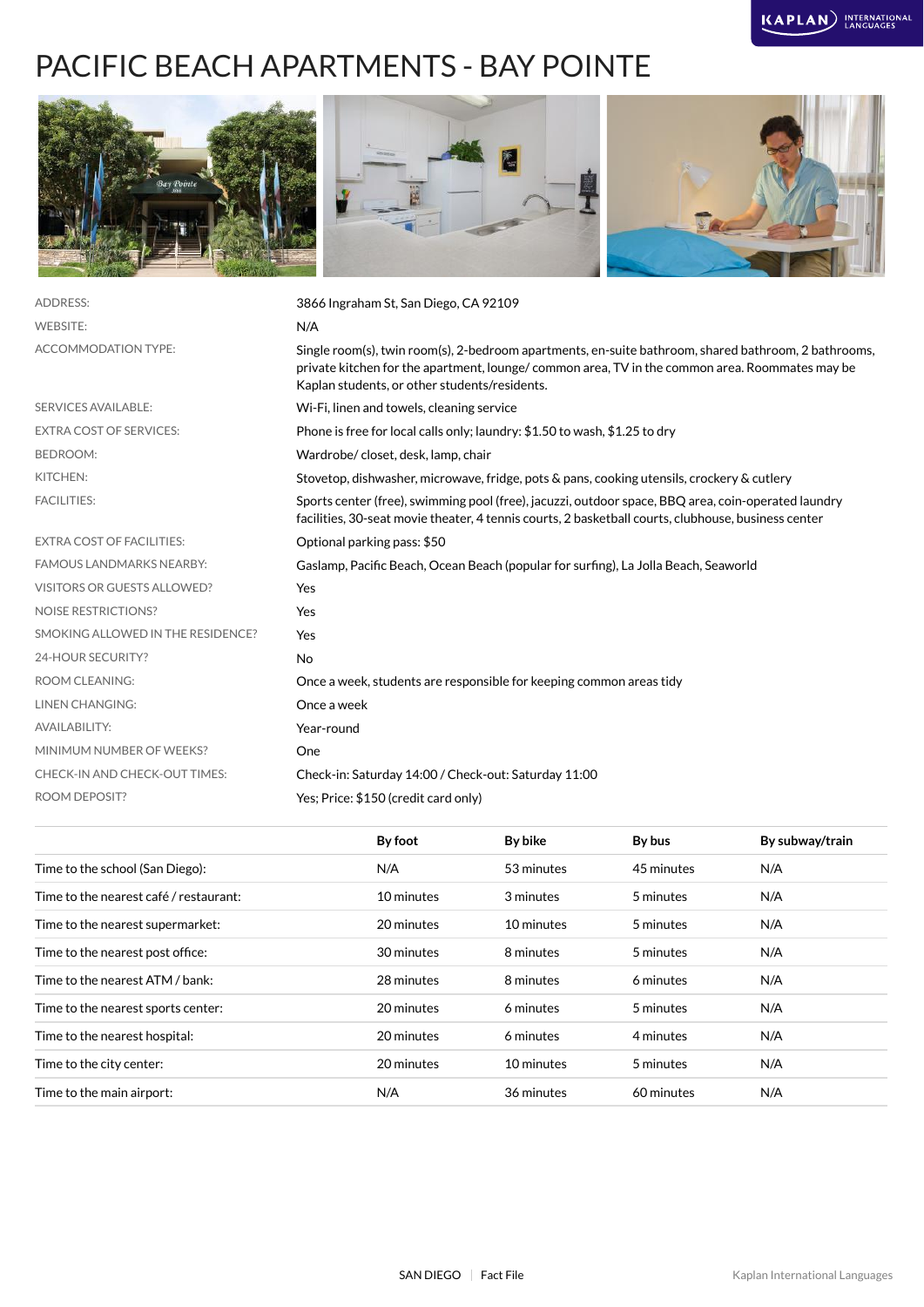# DOWNTOWN APARTMENTS - PINNACLE ON THE PARK



| <b>ADDRESS:</b>                   | 424 15th St ste 100, San Diego, CA 92101                                                                                                                                                                                               |
|-----------------------------------|----------------------------------------------------------------------------------------------------------------------------------------------------------------------------------------------------------------------------------------|
| <b>WEBSITE:</b>                   | N/A                                                                                                                                                                                                                                    |
| ACCOMMODATION TYPE:               | Single room(s), twin room(s), 2-bedroom apartments, shared bathroom, 2 bathrooms, private kitchen for<br>the apartment, lounge/communal area, TV in the common area. Roommates may be Kaplan students, or<br>other students/residents. |
| <b>SERVICES AVAILABLE:</b>        | Wi-Fi, phone, linen and towels, cleaning service                                                                                                                                                                                       |
| <b>EXTRA COST OF SERVICES:</b>    | Local phone calls are free, long distance calls are not permitted                                                                                                                                                                      |
| <b>BEDROOM:</b>                   | Wardrobe/closet, desk, lamp, chair                                                                                                                                                                                                     |
| KITCHEN:                          | Stovetop, oven, dishwasher, microwave, refrigerator, coffee maker, toaster, pots & pans, crockery & cutlery,<br>cooking utensils                                                                                                       |
| <b>FACILITIES:</b>                | 24-hour gym, swimming pool, jacuzzi, outdoor space, BBQ area, game room, movie room, laundry facilities<br>in apartment, smoke-free community                                                                                          |
| <b>EXTRA COST OF FACILITIES:</b>  | N/A                                                                                                                                                                                                                                    |
| <b>FAMOUS LANDMARKS NEARBY:</b>   | Petco Park, Gaslamp Quarter, San Diego Convention Center, Seaport Village                                                                                                                                                              |
| VISITORS OR GUESTS ALLOWED?       | Yes                                                                                                                                                                                                                                    |
| <b>NOISE RESTRICTIONS?</b>        | Yes                                                                                                                                                                                                                                    |
| SMOKING ALLOWED IN THE RESIDENCE? | No                                                                                                                                                                                                                                     |
| 24-HOUR SECURITY?                 | Yes                                                                                                                                                                                                                                    |
| ROOMS CLEANED EVERY:              | Once a week, students are responsible for keeping common areas tidy                                                                                                                                                                    |
| LINEN CHANGED EVERY:              | Once a week upon request                                                                                                                                                                                                               |
| <b>AVAILABILITY:</b>              | Year-round                                                                                                                                                                                                                             |
| MINIMUM NUMBER OF WEEKS?          | one week                                                                                                                                                                                                                               |
| CHECK-IN AND CHECK-OUT TIMES      | Check-in: Saturday 16:00 / Check-out: Saturday 11:00                                                                                                                                                                                   |
| <b>ROOM DEPOSIT?</b>              | Yes(Price: \$150 (credit card only))                                                                                                                                                                                                   |
|                                   |                                                                                                                                                                                                                                        |

|                                        | By foot    | By bike    | By bus     | By subway/train |
|----------------------------------------|------------|------------|------------|-----------------|
| Time to the school (San Diego):        | 10 minutes | 6 minutes  | N/A        | N/A             |
| Time to the nearest café / restaurant: | 2 Minutes  | N/A        | N/A        | N/A             |
| Time to the nearest supermarket:       | 5 minutes  | N/A        | N/A        | N/A             |
| Time to the nearest post office:       | 10 minutes | N/A        | N/A        | N/A             |
| Time to the nearest ATM / bank:        | 5 Minutes  | N/A        | N/A        | N/A             |
| Time to the nearest sports center:     | On-site    | N/A        | N/A        | N/A             |
| Time to the nearest hospital:          | N/A        | 20 minutes | 26 minutes | N/A             |
| Time to the city center:               | 5 minutes  | N/A        | N/A        | N/A             |
| Time to the main airport:              | N/A        | 22 min     | 40 minutes | N/A             |
|                                        |            |            |            |                 |